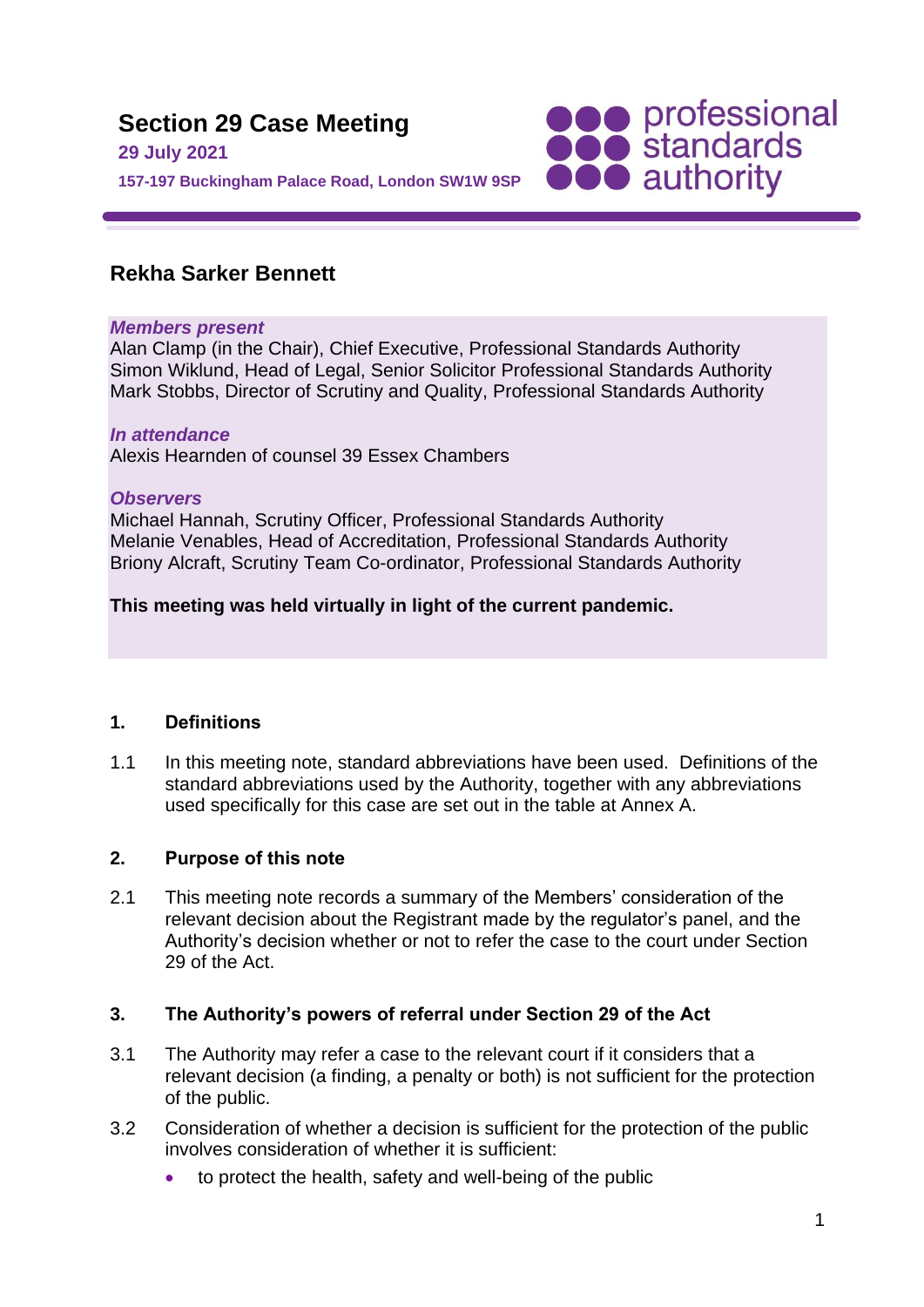- to maintain public confidence in the profession concerned, and
- to maintain proper professional standards and conduct for members of that profession.
- 3.3 This will also involve consideration of whether the panel's decision was one that a disciplinary tribunal, having regard to the relevant facts and to the object of the disciplinary proceedings, could not reasonably have reached; or was otherwise manifestly inappropriate having regard to the safety of the public and the reputation of the profession (applying *Ruscillo*<sup>1</sup> ).

#### **4. Conflicts of interest**

4.1 The Members did not have any conflicts of interest.

#### **5. Jurisdiction**

5.1 Counsel confirmed that the Authority had jurisdiction to consider the case under Section 29 of the Act. Any referral in this case would be to the High Court of Justice of England and Wales and the statutory time limit for an appeal would expire on 3 August 2021.

#### **6. The relevant decision**

- 6.1 The relevant decision is the Determination of the Panel following a hearing which concluded on Friday 28 May 2021.
- 6.2 The Panel's Determination which includes the charges and findings is set out at Annex B.

### **7. Documents before the meeting**

- 7.1 The following documents were available to the Members:
	- Determination of the panel dated 28 May 2021
	- The Authority's Detailed Case Review
	- Transcripts of the hearing dated 15 February 2021 19 February 2021 and 24 May 2021 – 28 May 2021
	- Counsel's Detailed Case Review dated 21 July 2021
	- The Panel's hearing bundle
	- The hearing exhibits
	- The Registrant's hearing bundle
	- The hearing supplemental bundle

<sup>&</sup>lt;sup>1</sup> CRHP v Ruscillo [2004] EWCA Civ 1356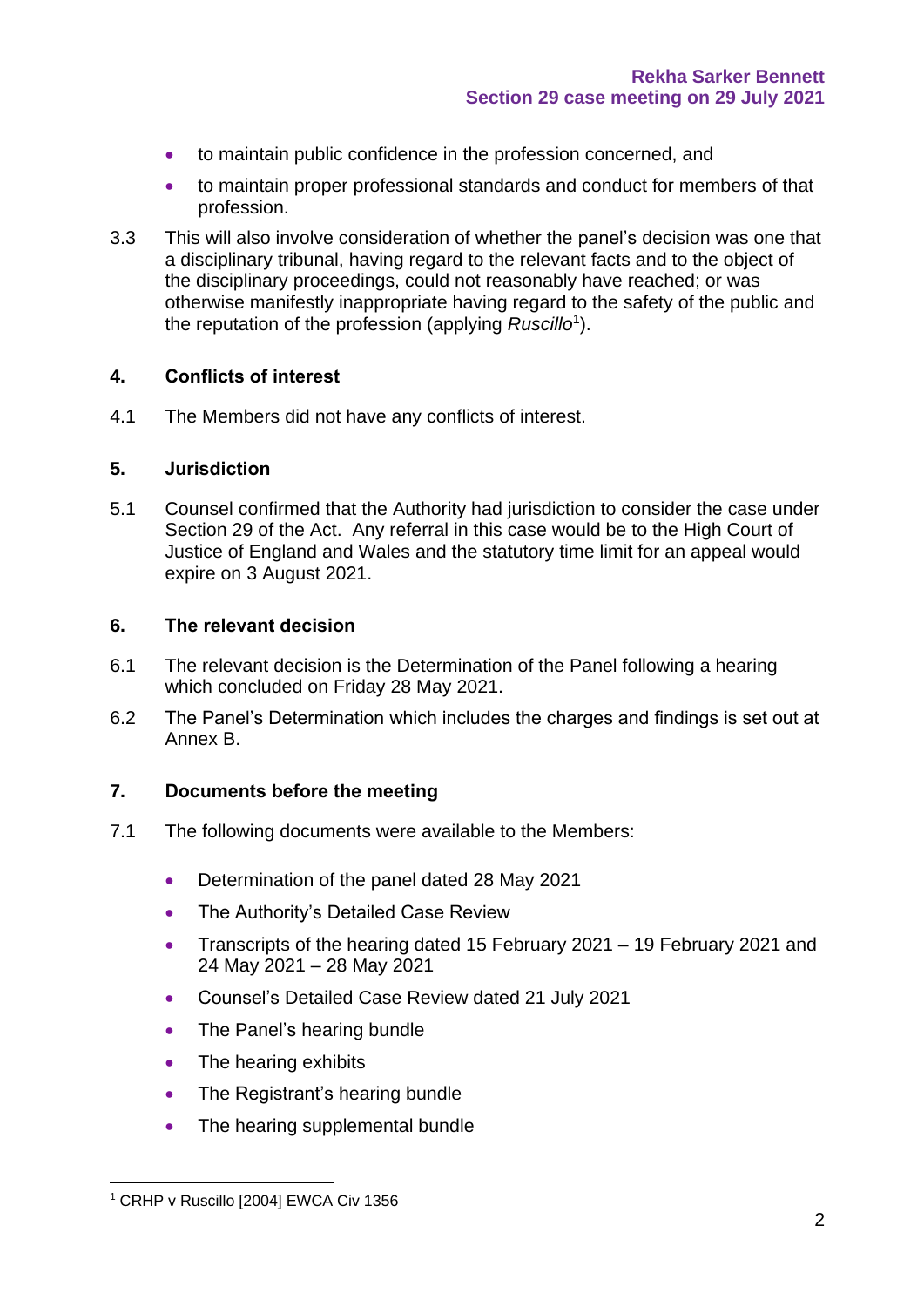- The service bundle for the final hearing
- Submissions for resuming final hearing
- The Health and Care Professions Council's Standards of Conduct, Performance and Ethics (2016)
- The Social Work England's Sanctions Guidance last updated 26 November 2019
- The Authority's Section 29 Case Meeting Manual.
- 7.2 The Members and the Legal Advisor were provided with a copy of a response from the Regulator to the Authority's Notification of Section 29 Meeting. The Members considered the response having received legal advice and after they reached a conclusion on the sufficiency on the outcome.

# **8. Background**

- 8.1 The Registrant was employed as Social Worker at Birmingham City Council.
- 8.2 On 19 December 2018, at Birmingham Crown Court, the Registrant was convicted of seven counts under the Immigration Act 1971. The convictions related to steps taken by the Registrant to secure entry into the UK for a child from Bangladesh which involved dishonest statements, false documents and false evidence before a First Tier Tribunal. The Registrant admitted the offences and was sentenced to eight months in prison.
- 8.3 The matter came before the Panel in February 2021. The allegations were that the Registrant had been convicted of seven counts under the Immigration Act 1971 and, by reason of those convictions, their fitness to practise was impaired. In addition, it was alleged that the Registrant had committed misconduct in being dishonest, in that they had falsified a document and submitted it as a death certificate for a relative of the child from Bangladesh; and, that they had held data of service users on their personal computer without consent from service users or permission from their managers; and their fitness to practise was therefore impaired.
- 8.4 The Panel found proved that the Registrant had been convicted of seven counts under the Immigration Act 1971, and that the Registrant had falsified a document and submitted it as a death certificate; however, it was found not proved that the Registrant had held data of service users on their personal computer without consent from service users or permission from their managers. The Panel determined that, by reason of the convictions and dishonestly falsifying and submitting a document, the Registrant's fitness to practise was impaired and suspended the Registrant's practice for 12 months.

### **9. Applying Section 29 of the 2002 Act**

9.1 The Members considered all the documents before them and received legal advice.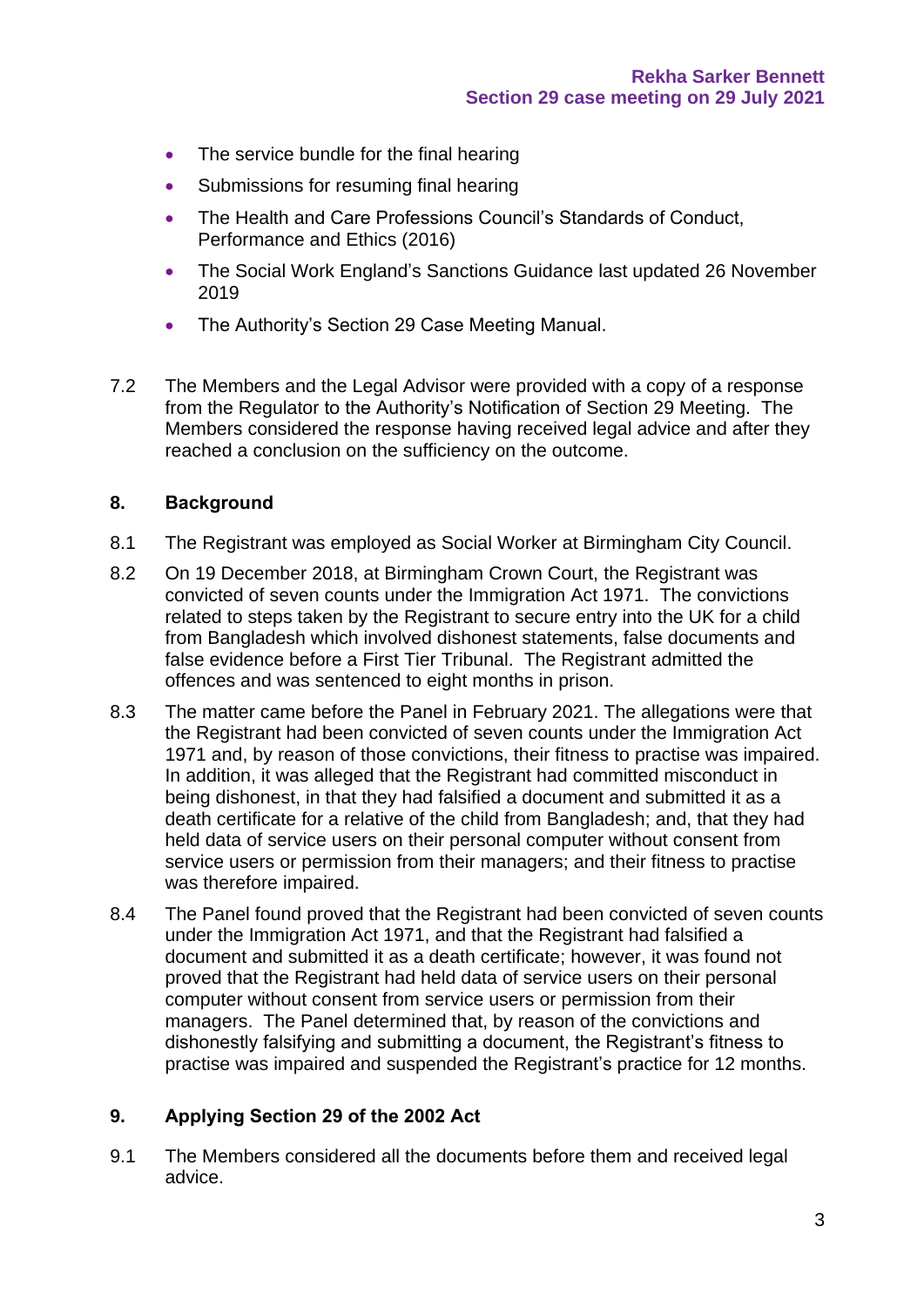9.2 The Members discussed the following concerns about the decision:

**Whether the sanction imposed by the Panel is sufficient considering the seriousness of the Registrant's actions and the Panel's assessment of the Registrant's insight.** 

- 9.3 The Members were concerned by the Panel's approach to how serious the Registrant's actions were. In particular, the Members considered whether the Panel gave enough consideration to whether the Registrant's actions were fundamentally incompatible with being a Social Worker.
- 9.4 The Members felt that the Panel did not consider in enough depth whether there is a link between the dishonest misconduct found proven and the work that the Registrant undertakes as a Social Worker.
- 9.5 The Members noted that the Registrant's misconduct included taking dishonest steps with the intention of subverting the immigration and legal process: however, the Panel did not give clear consideration to the fact that, in their professional life as a Social Worker, the Registrant will regularly be called upon to give evidence during a legal process as a trusted expert and, therefore, that intentionally subverting the immigration and legal process compromised the essential trust that the courts had in social workers, even though that misconduct happened in the Registrant's personal life.
- 9.6 The Members considered that, if the Panel had given greater consideration to this link between the Registrant's behaviour and their profession, it could have concluded that such behaviour was fundamentally incompatible with being a Social Worker and decided that removal from the register needed serious consideration.
- 9.7 The Members were also concerned about the Panel's assessment of the Registrant's insight. They noted that the Panel concluded that the risk of repetition was low, but that the Registrant's insight into their misconduct was limited. The Members were concerned that the Panel did not appear to consider the risk of similar misconduct such as dishonesty occurring in the Registrant's professional life in the future, outside of the particular circumstances relating to the child, particularly given the lack of insight demonstrated by the Registrant.
- 9.8 The Members considered that, while there was some insight, considerable time had passed since the offences were committed and the criminal proceedings and the Registrant could have displayed significantly more insight and remediation in that time. Further, the Members felt that the Panel should have assessed whether the dishonest misconduct suggested that there was an attitudinal concern. Had the Panel given weight to such considerations, in the Members' opinion, it may have reached a different conclusion on the risk of repetition, which may, in turn, have led to a different sanction. The Members felt that that the Panel placed too much weight on the Registrant's apparently benign motive as opposed to the attitudinal concerns.
- 9.9 In relation to removal from the register, the Members did not consider that that the Panel gave sufficient reasons as to why it considered that removal would be disproportionate. Whilst acknowledging that a determination does not need to be a complete and perfect statement of reasons, the Members concluded that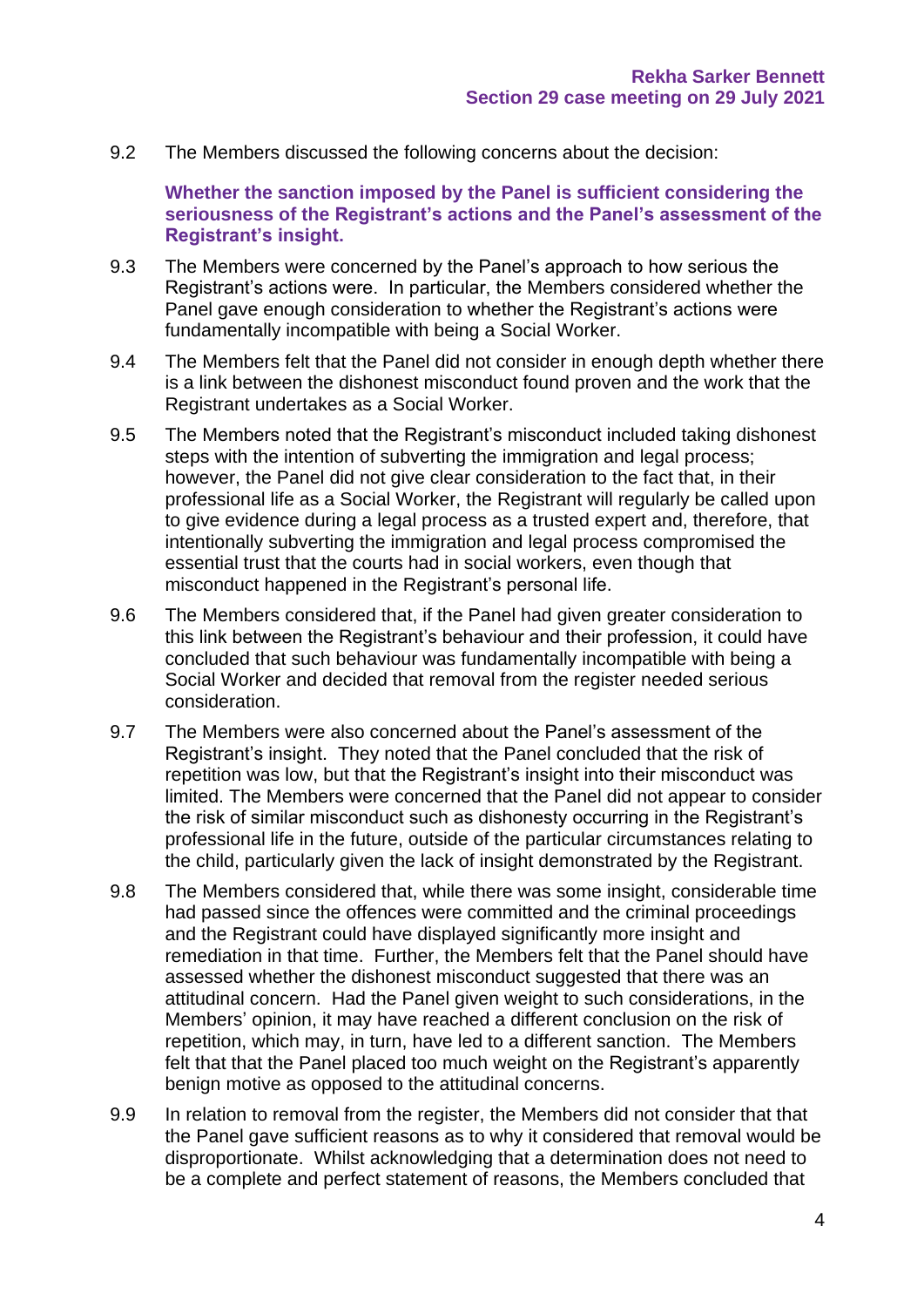the Panel's simple statement that removal would be disproportionate did not adequately address the very serious concerns about the misconduct. Nor did it address the question as to whether, in fact, the Registrant was likely to fully remediate their misconduct in the 12-month period of suspension.

## **Conclusion on insufficiency for public protection**

9.10 The Members concluded that the Panel's decision to impose a 12 months' suspension order was insufficient for public protection because: the sanction did not reflect the link between the misconduct and the Registrant's work as a Social Worker; it did not address the question of whether the misconduct was fundamentally incompatible with being a Social Worker; it did not address the question of whether the Registrant's limited insight amounted to an attitudinal problem and whether, in fact, further insight was likely to develop; and the Panel's reasons did not properly state why it thought the risk of repetition was low and why a removal order was disproportionate.

# **10. Referral to court**

- 10.1 Having concluded that the Panel's Determination was insufficient for public protection, the Members moved on to consider whether they should exercise the Authority's discretion to refer this case to the relevant court.
- 10.2 In considering the exercise of the Authority's discretion, the Members received legal advice as to the prospects of success and took into account the need to use the Authority's resources proportionately and in the public interest. They also considered comments from Social Work England.
- 10.3 The Members noted their view that the panel gave insufficient consideration to the nature of misconduct going to the heart of the Registrant's profession and any attitudinal failing. Further, the Members considered that dishonest engagement with statutory bodies and legal processes is a very serious professional misconduct finding, whether or not that finding relates to the Registrant's personal life. The Members did not identify any alternative means to secure public protection in this case.
- 10.4 Taking into account those considerations, along with advice on the prospects of success, the Members agreed that the Authority should exercise its power under Section 29 and refer this case to the High Court of Justice of England and Wales.

A- Camp

**Alan Clamp (Chair) Dated**

**20/8/21**